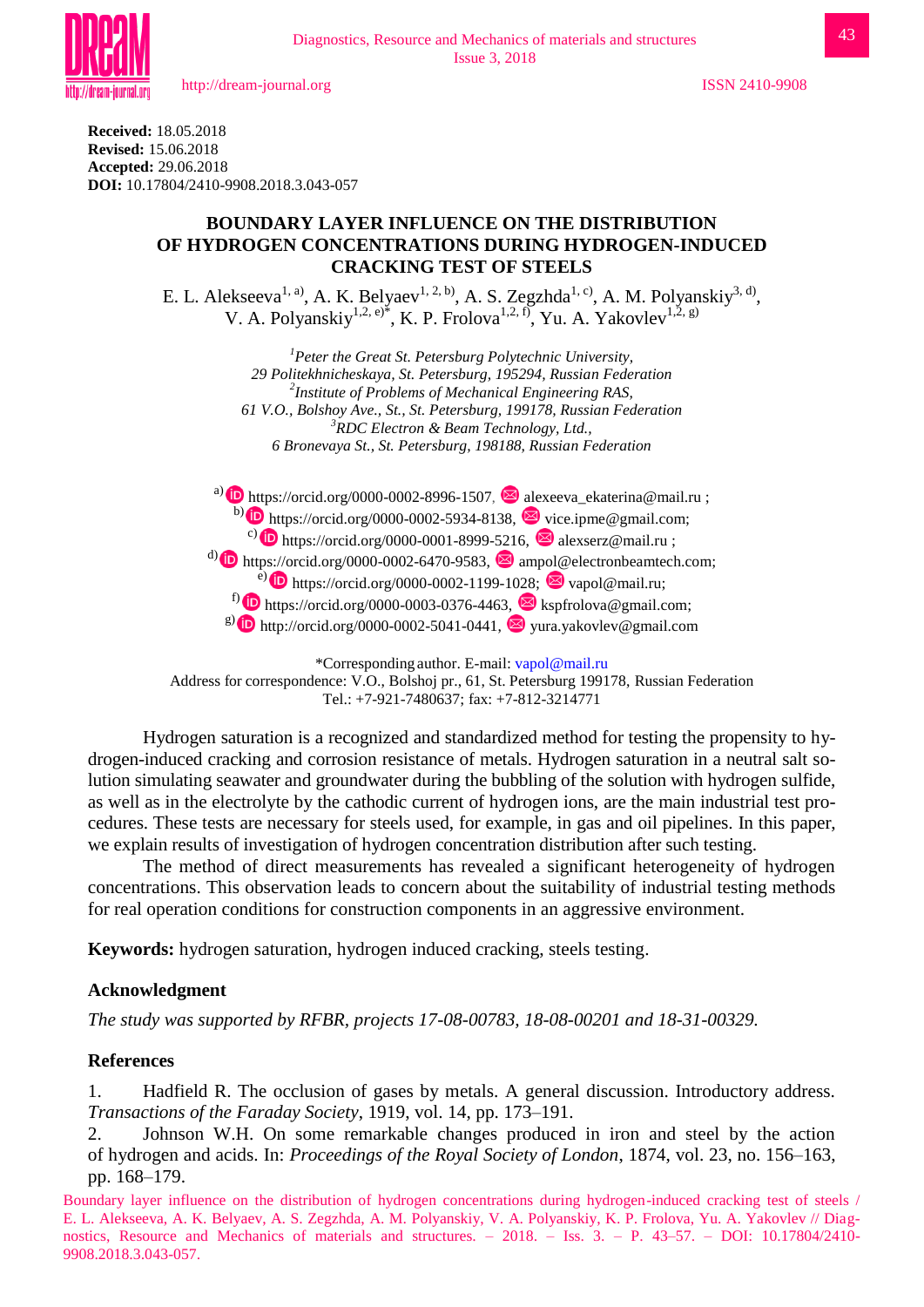

3. Andrew J.H. The embrittling of iron by caustic soda. *Transactions of the Faraday Society*, 1914, vol. 9, pp. 316–329.

4. Keiichi O. On the importancy of hydrogen-brittleness as a defect in steel qualities. *Tetsu-to-Hagane*, 1938, vol. 24, no. 11, pp. 1005–1013. DOI: 10.2355/tetsutohagane1915.24.11\_1005.

5. *BS ISO 16573:2015*. Steel. Measurement method for the evaluation of hydrogen embrittlement resistance of high strength steels.

6. *ISO 11114-4*. Transportable gas cylinders compatibility of cylinder and valve materials with gas contents. Part 4: Test methods for selecting metallic materials resistant to hydrogen embrittlement, 2005.

7. *ISO 17081:2014*. Method of measurement of hydrogen permeation and determination of hydrogen uptake and transport in metals by an electrochemical technique, 2014.

8. *ANSI/NACE TM0284*. Evaluation of Pipeline and Pressure Vessel Steel for Resistance to hydrogen-Induced Crack, 2016, no. 21215.

9. Akiyama E., Li S. Electrochemical hydrogen permeation tests under galvanostatic hydrogen charging conditions conventionally used for hydrogen embrittlement study. *Corrosion Reviews*, 2016, vol. 34, iss. 1–2, pp. 103–112. DOI: 10.1515/corrrev-2015-0049.

10. Omura T., Nakamura J., Hirata H., Jotoku K., Ueyama M., Osuki T., Terunuma M. Effect of surface hydrogen concentration on hydrogen embrittlement properties of stainless steels and Ni based alloys. *ISIJ International*, 2016, vol. 56, no. 3, pp. 405–412. DOI: 10.2355/isijinternational.ISIJINT-2015-268.

11. Hadam U., Zakroczymski T. Absorption of hydrogen in tensile strained iron and high-carbon steel studied by electrochemical permeation and desorption techniques*. International Journal of Hydrogen Energy*, 2009, vol. 34, no. 5, pp. 2449–2459. DOI: 10.1016/j.ijhydene.2008.12.088.

12. Martinsson A., Sandstrцm R. Hydrogen depth prole in phosphorus-doped, oxygen – free copper after cathodic charging. *Journal of Materials Science*, 2012, vol. 47, no. 19, pp. 6768–6776. DOI: 10.1007/s10853-012-6592-y.

13. Yagodzinskyy Y., Todoshchenko O., Papula S., Hдnninen H. Hydrogen solubility and diffusion in austenitic stainless steels studied with thermal desorption spectroscopy. *Steel Research International*, 2011, vol. 82, no. 1, pp. 20–25. DOI: 10.1002/srin.201000227.

14. Wu R., Ahlstrцm J., Magnusson H., Frisk K., Martinsson A. Charging, degassing and distribution of hydrogen in cast iron. *Swerea KIMAB*, 2015, vol. 1, no. 14, pp. 1–41.

15. Konopel'ko L.A., Polyanskii A.M., Polyanskii V. A., Yakovlev Yu.A. New Metrological Support for Measurements of the Concentration of Hydrogen in Solid Samples. *Measurement Techniques*, 2018, vol. 60, no. 12, pp. 1222–1227. DOI: 10.1007/s11018-018-1343-3.

16. Konar J., Banerjee N.G. Vacuum heating hydrogen determination in aluminium and aluminium alloys. *NML Technical Journal*, 1974, vol. 16, no. 1–2, pp 18–19.

17. Belyaev A.K., Polyanskiy A.M., Polyanskiy V.A., Sommitsch Ch., Yakovlev Yu.A. Multichannel diffusion vs TDS model on example of energy spectra of bound hydrogen in 34CrNiMo6 steel after a typical heat treatment. *International Journal of Hydrogen Energy*, 2016, vol. 41, no. 20, pp. 8627–8634. DOI: 10.1016/j.ijhydene.2016.03.198.

18. Polyanskiy A.M., Polyanskiy V.A., Yakovlev Yu.A. Experimental determination of parameters of multichannel hydrogen diffusion in solid probe. *International Journal of Hydrogen Energy*, 2014, vol. 39, no. 30, pp. 17381–17390. DOI: 10.1016/j.ijhydene.2014.07.080.

19. Andronov D.Yu., Arseniev D.G., Polyanskiy A.M., Polyanskiy V.A., Yakovlev Yu.A. Application of multichannel diusion model to analysis of hydrogen measurements in solid. *International Journal of Hydrogen Energy*, 2017, vol. 42, no. 1, pp. 699–710. DOI: 10.1016/j.ijhydene.2016.10.126.

20. Ryu J.H., Chun Y.S., Lee C.S., Bhadeshia H.K.D.H., Suh D.W. Effect of deformation on hydrogen trapping and effusion in trip-assisted steel. *Acta Materialia*, 2012, vol. 60, no. 10, pp. 4085–4092. DOI: 10.1016/j.actamat.2012.04.010.

Boundary layer influence on the distribution of hydrogen concentrations during hydrogen-induced cracking test of steels / E. L. Alekseeva, A. K. Belyaev, A. S. Zegzhda, A. M. Polyanskiy, V. A. Polyanskiy, K. P. Frolova, Yu. A. Yakovlev // Diagnostics, Resource and Mechanics of materials and structures. – 2018. – Iss. 3. – P. 43–57. – DOI: 10.17804/2410- 9908.2018.3.043-057.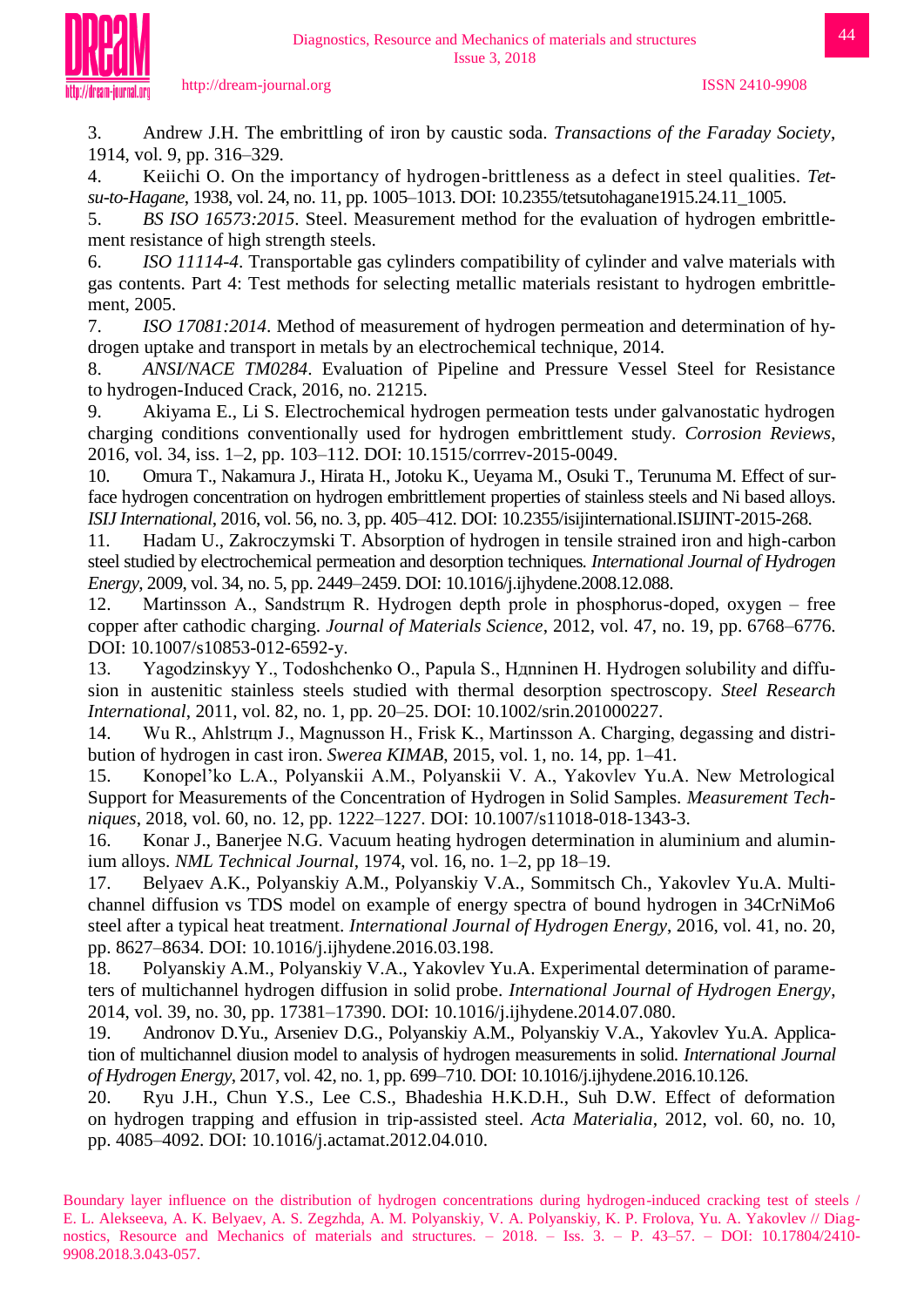

21. Choo W.Y., Lee J.Y. Thermal analysis of trapped hydrogen in pure iron. *Metallurgical Transactions A*, 1982, vol. 13, no. 1, pp. 135–140. DOI: 10.1007/BF02642424.

22. Ramunni V.P., De Paiva Coelho T., De Miranda P.E.V. Interaction of hydrogen with the microstructure of low-carbon steel. *Materials Science and Engineering: A*, 2006, vol. 435, pp. 504–514. DOI: 10.1016/j.msea.2006.07.089.

23. Kim C.D., Loginow A.W. Techniques for investigating hydrogen-induced cracking of steels with high yield strength. *Corrosion*, 1968, vol. 24, no. 10, pp. 313–318. DOI: 10.5006/0010-9312- 24.10.313.

24. Newman J.F., Shreir L.L. The effect of temperature upon the solubility and diffusion coefficient of cathodic H2 in steel. *Corrosion Science*, 1971, vol. 11, no. 1, pp. 25–33. DOI: 10.1016/S0010-938X(71)80071-9.

25. Farrell K. Cathodic hydrogen absorption and severe embrittlement in a high strength steel. *Corrosion*, 1970, vol. 26, no. 3, pp 105–110. DOI: 10.5006/0010-9312-26.3.105.

26. Chan S.L.I. Hydrogen trapping ability of steels with different microstructures. *Journal of the Chinese Institute of Engineers*, 1999, vol. 22, no. 1, pp. 43–53. DOI: 10.1080/02533839.1999.9670440.

27. Chan S.L.I., Charles J.A. Effect of carbon content on hydrogen occlusivity and embrittlement of ferrite-pearlite steels. *Materials Science and Technology*, 1986, vol. 2, no. 9, pp. 956–962. DOI: 10.1179/mst.1986.2.9.956.

28. Choo W.Y., Lee J.Y., Cho C.G., Hwang S.H. Hydrogen solubility in pure iron and effects of alloying elements on the solubility in the temperature range 20 to 500 C. *Journal of Materials Science*, 1981, vol. 16, no. 5, pp. 1285–1292. DOI: 10.1007/BF01033843.

29. Jenkins N., Hart P., Parker D.H. An evaluation of rapid methods for diffusible weld hydrogen. *Welding Journal-Including Welding Research Supplement*, 1997, vol. 76, no. 1, pp. 1–6.

30. Lunarska E., Flis J. Effect of hydrogen charging-discharging on the stress-strain relationship for nickel. *Scripta Metallurgica*, 1984, vol. 18, no. 9, pp. 889–892. DOI: 10.1016/0036- 9748(84)90255-2.

31. Lunarska E. Changes in the strain hardening rate of iron and steel during absorption and desorption of hydrogen under cathodic charging and discharging conditions. *Scripta Metallurgica*, 1981, vol. 15, no. 10, pp. 1077–1082. DOI: 10.1016/0036-9748(81)90161-7.

32. Pearson W.B. Miscellaneous aspects of lattice-spacing variation. Chapter V. In: W.B. Pearson. *A Handbook of Lattice Spacing and Structures of Metals and Alloys: International Series of Monographs on Metal Physics and Physical Metallurgy*. Vol. 4. Oxford, Pergamon, 1958, pp. 68–75.

33. Hu Z., Fukuyama S., Yokogawa K., Okamoto S. Hydrogen embrittlement of a single crystal of iron on a nanometre scale at a crack tip by molecular dynamics. *Modelling and Simulation in Materials Science and Engineering*, 1999, vol. 7, no. 4, p. 541.

34. Pressouyre G.M. Trap theory of hydrogen embrittlement. *Acta Metallurgica*, 1980, vol. 28, no. 7, pp. 895–911. DOI: 10.1016/0001-6160(80)90106-6.

35. Song J., Curtin W.A. A nanoscale mechanism of hydrogen embrittlement in metals. *Acta Materialia*, 2011, vol. 59, no. 4, pp. 1557–1569. DOI: 10.1016/j.actamat.2010.11.019.

36. Chen Y., Zheng S., Zhou J., Wang P., Chen L., Qi Y. Influence of H2S interaction with prestrain on the mechanical properties of high-strength X80 steel. *International Journal of Hydrogen Energy*, 2016, vol. 41, no. 24, pp. 10412–10420. DOI: 10.1016/j.ijhydene.2016.01.144.

37. Sanchez J., Lee S.F., Martin-Rengel M.A., Fullea J., Andrade C., Ruiz-Hervias J. Measurement of hydrogen and embrittlement of high strength steels. *Engineering Failure Analysis*, 2016, vol. 59, pp. 467–477. DOI: 10.1016/j.engfailanal.2015.11.001.

38. Depover T., Wallaert E., Verbeken K. On the synergy of diffusible hydrogen content and hydrogen diffusivity in the mechanical degradation of laboratory cast Fe-C alloys. *Materials Science and Engineering: A*, 2016, vol. 664, pp. 195–205. DOI: 10.1016/j.msea.2016.03.107.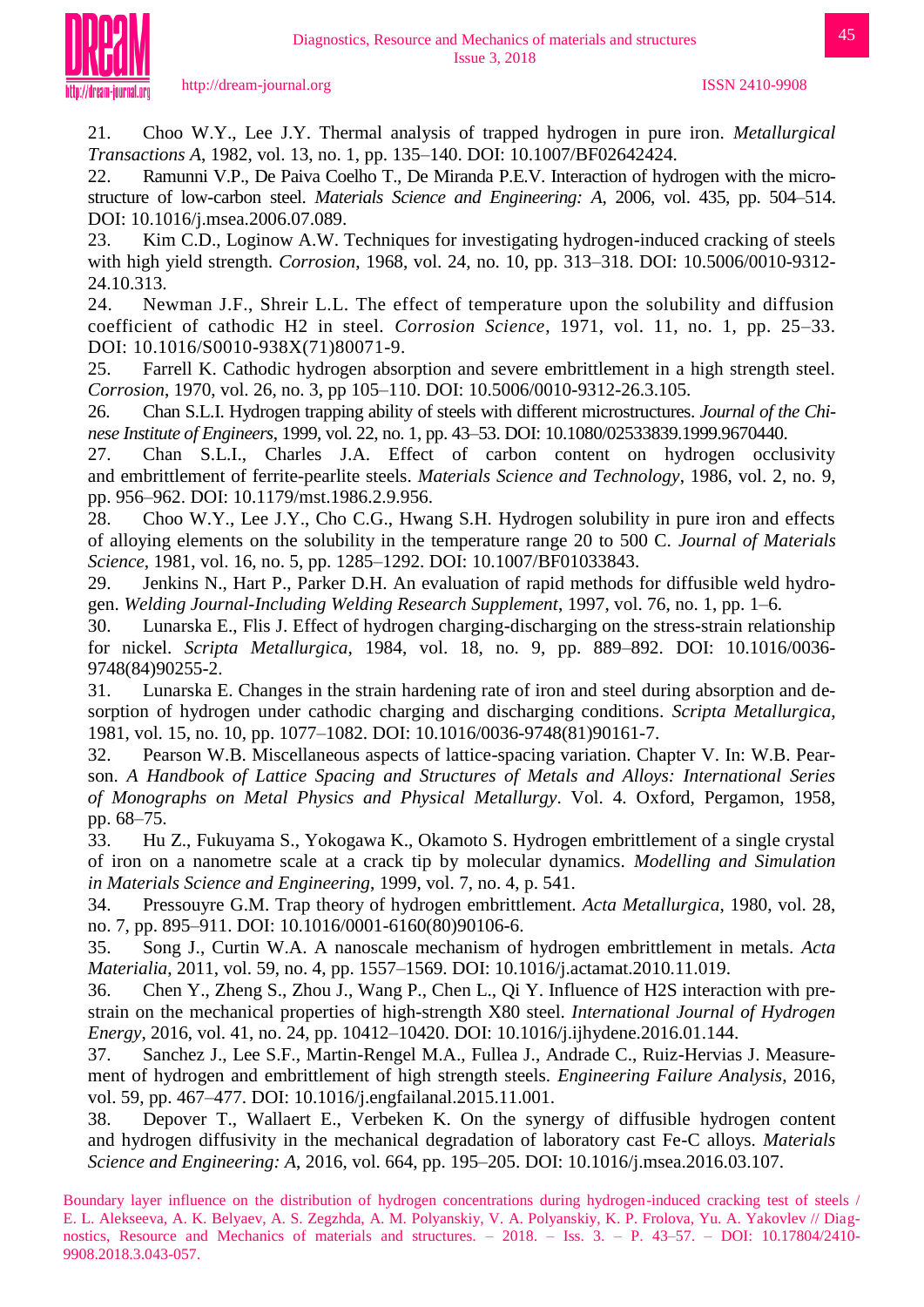

39. Lunarska E., Flis J. Effect of hydrogen charging-discharging on the stress-strain relationship for nickel. *Scripta Metallurgica*, 1984, vol. 18, no. 9, pp. 889–892. DOI: 10.1016/0036- 9748(84)90255-2.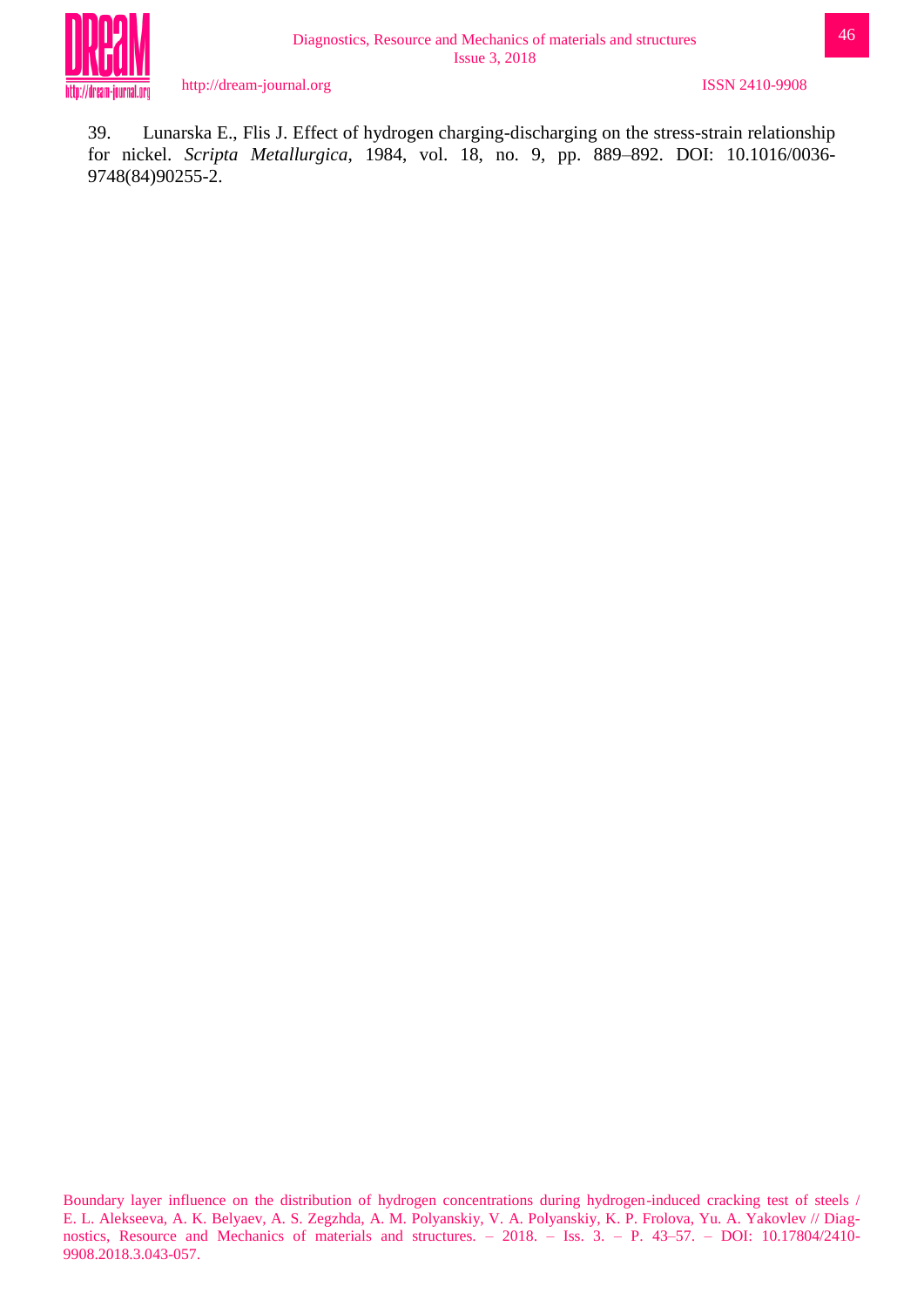

**Подана в журнал:** 18.05.2018 **УДК** 539.43:669.018 **DOI:** 10.17804/2410-9908.2018.3.043-057

## **ВЛИЯНИЕ ПОГРАНИЧНОГО СЛОЯ НА РАСПРЕДЕЛЕНИЕ КОНЦЕНТРАЦИЙ ВОДОРОДА ПРИ ИСПЫТАНИЯХ СТАЛЕЙ НА СТОЙКОСТЬ К ВОДОРОДНОМУ РАСТРЕСКИВАНИЮ**

Diagnostics, Resource and Mechanics of materials and structures Issue 3, 2018

Е. Л. Алексеева<sup>1, а)</sup>, А. К. Беляев<sup>1, 2, б)</sup>, А. С. Зегжда<sup>1, в)</sup>, А. М. Полянский<sup>3, г)</sup>, В. А. Полянский<sup>1, 2, д)\*</sup>, К. П. Фролова<sup>1, 2, е)</sup>, Ю. А. Яковлев<sup>1, 2, ж)</sup>

*<sup>1</sup>Cанкт-Петербургский Политехнический университет Петра Великого, Политехническая ул., 29, Санкт-Петербург, 195294, Российская Федерация <sup>2</sup>Институт Проблем Машиноведения РАН, о. Васильевский, пр. Большой, 61, Санкт-Петербург, 199178, Российская Федерация <sup>3</sup>ООО НПК «Электронные и пучковые технологии», Броневая ул., 6, Санкт-Петербург, 198188, Российская Федерация*

a) **D** https://orcid.org/0000-0002-8996-1507,  $\blacksquare$  alexeeva\_ekaterina@mail.ru ;  $\bullet$  https://orcid.org/0000-0002-5934-8138,  $\bullet$  vice.ipme@gmail.com; <sup>B)</sup> **b** https://orcid.org/0000-0001-8999-5216,  $\blacksquare$  alexserz@mail.ru ;  $\overline{P}$  https://orcid.org/0000-0002-6470-9583,  $\overline{Q}$  ampol@electronbeamtech.com;  $\text{Lip}$  https://orcid.org/0000-0002-1199-1028;  $\text{Lip}$  vapol@mail.ru; e) **D** https://orcid.org/0000-0003-0376-4463,  $\blacksquare$  kspfrolova@gmail.com;  $\bullet$  [http://orcid.org/0000-0002-5041-0441,](https://www.scopus.com/redirect.uri?url=http://www.orcid.org/0000-0002-5041-0441&authorId=36190344700&origin=AuthorProfile&orcId=0000-0002-5041-0441&category=orcidLink)  $\bullet$  yura.yakovlev@gmail.com

\*Ответственный автор.Электронная почта: vapol@mail.ru Адрес для переписки: о. Васильевский, пр. Большой, 61, Санкт-Петербург, 199178, Российская Федерация; Тел.: +7–921–748–06–37; факс: +7–812–321–47–71

Насыщение водородом является признанным и стандартизированным методом тестирования склонности к водородному растрескиванию и коррозионной стойкости металлов. Насыщение водородом в нейтральном растворе солей, моделирующем морскую воду и подземные воды при барботировании раствора сероводородом, а также в электролите катодным током ионов водорода, является основной промышленной методикой испытаний. Эти испытания являются обязательными для сталей, используемых, например, в газо- и нефтепроводах. В статье описаны результаты исследования распределения концентраций водорода после такого тестирования.

Методом прямых измерений обнаружена сильная неоднородность концентраций водорода, которая ставит под вопрос адекватность методов промышленного тестирования реальным условиям эксплуатации деталей и узлов конструкций в агрессивной среде.

**Ключевые слова:** насыщение водородом, водородное растрескивание, испытания сталей.

#### **1. Введение**

Влияние водорода на свойства металлов изучают более 150 лет. Первые исследования были посвящены окклюзии водорода металлами [1]. Была разработана аппаратура для измерения концентрации водорода в металле. Затем удалось связать повышенные значения концентрации водорода с уменьшением пластичности металла [2]. С самого начала для исследований применялось искусственное насыщение водородом. В первых работах основными источниками водорода для искусственного насыщения металла были химические реакции металла c кислотой [2] и агрессивная среда [3]. Применялись также методы плавления и нагревания металла в среде газообразного водорода [1].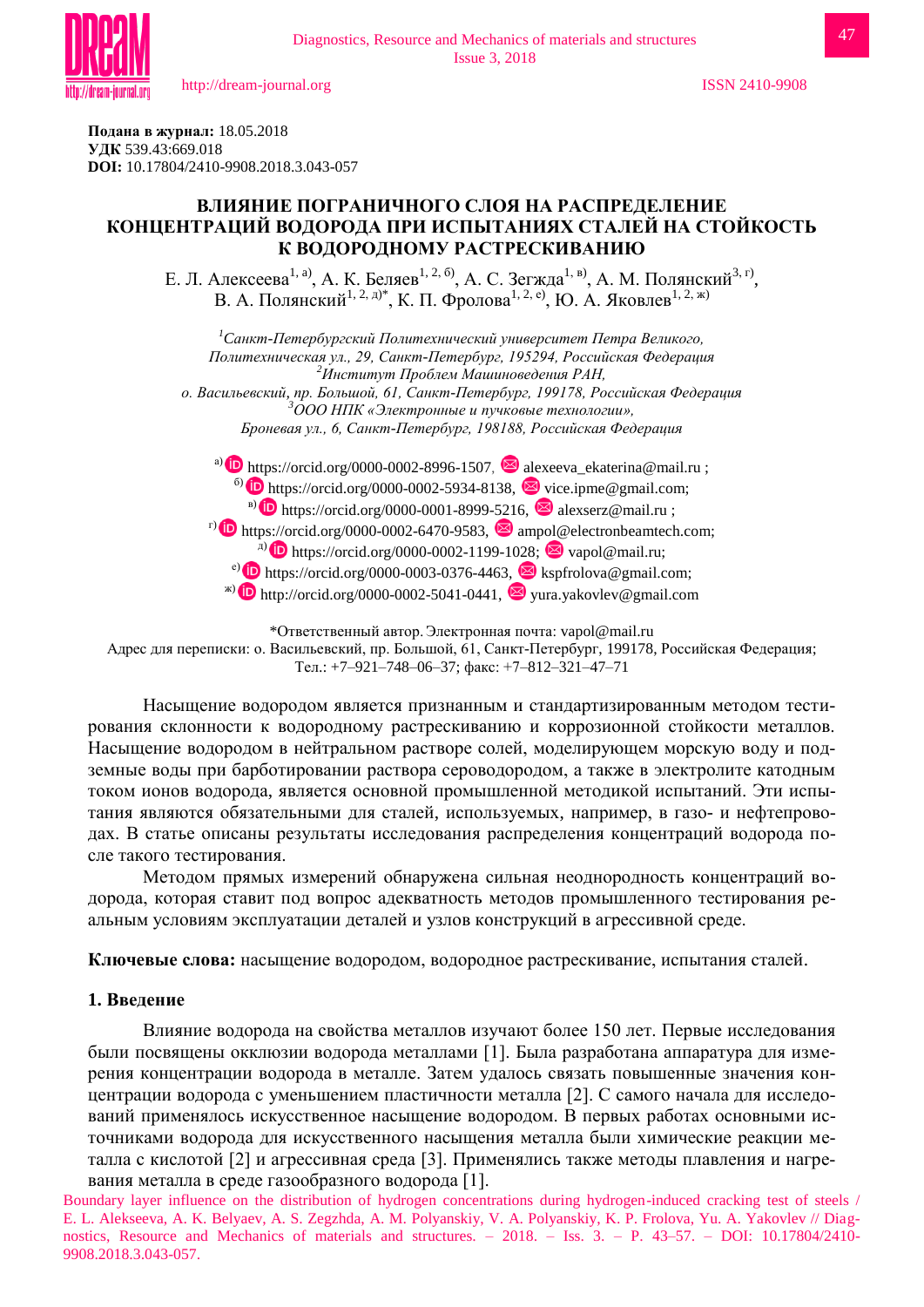

Необходимо отметить, что этот подход на долгие годы приостановил исследования влияния реального, растворенного в металле водорода на свойства отливок и проката, а также внедрение в практику металлургов измерений концентрации водорода. Долгое время разрабатывались технологии улучшения сталей за счет обработки расплавленного металла водородом, и только через 60 лет после работы [2] в 1935 г. появились публикации, связывающие растрескивание отливок, образование флокенов в прокате и снижение пластичности с повышенной концентрацией водорода в стальных слитках [4].

Постепенно разрабатывались стандарты на методы испытаний при исследованиях влияния водорода на разрушение конструкционных материалов. В настоящий момент имеется четыре стандартных способа.

- $\bullet$  Насыщение в газообразном водороде [5, 6].
- Насыщение в растворе кислоты за счет коррозии или стресс-коррозии [5].
- Катодное наводороживание [5, 7].

 Насыщение водородом в электролите, моделирующем морскую или грунтовую воду или среду транспортируемого природного газа [8].

Все методы стандартизированы, но из-за высокой степени опасности экспериментов по насыщению в газообразном водороде, чаще всего применяется катодное наводороживание.

Необходимо отметить, что метод с таким названием, стандартизованный в [7], позволяет насыщать только плоские образцы, которые можно зажать между уплотнениями двух соседних сосудов с электролитом. Этот стандартизованный метод предполагает контроль полноты насыщения образцов водородом по графику временной зависимости электрического тока между электродами, каждый из которых размещен в своем объеме электролита. Образец играет роль протонно-обменной мембраны между двумя физически разделенными объемами электролита.

Для образцов, имеющих форму цилиндра или прямоугольного параллелепипеда, чаще всего, применяется модификация метода. В качестве одного из электродов выступает сам образец, который нужно быстро насытить водородом. Степень насыщения и равномерность насыщения затем, как правило, не проверяют. Считается, что количество поглощенного водорода пропорционально прошедшему через электролит заряду, а средняя концентрация водорода при одинаковом времени зарядки пропорциональна плотности катодного [9].

Насыщение металла водородом является основным методом исследования воздействия водорода на механические свойства металла. Ежегодно публикуются десятки работ, посвященных исследованиям с использованием этого метода. Поэтому вопрос о распределении концентрации водорода внутри металла в результате насыщения водородом является чрезвычайно важным.

Работ, посвященных этому вопросу, немного [10–14]. Основным методом, применяемым при исследовании распределения концентрации водорода, является математическое моделирование [10, 11, 13]. В работах [12, 14] описаны результаты прямых измерений концентрации водорода в медных и стальных образцах, полученных с использованием только одного из четырех методов насыщения – катодного наводороживания.

Прямые эксперименты показывают, что модифицированное катодное наводороживание в случае, когда образец является одним из двух электродов, не позволеют получить равномерного распределения концентраций за разумное время. Для получения однородного распределения концентраций водорода в процессе насыщения необходимо насыщать стальной образец цилиндрической формы диаметром 7 мм в течение 504 ч. Это время почти в 200 раз превышает среднее время наводороживания, которое в большинстве известных экспериментов составляет 2–4 ч.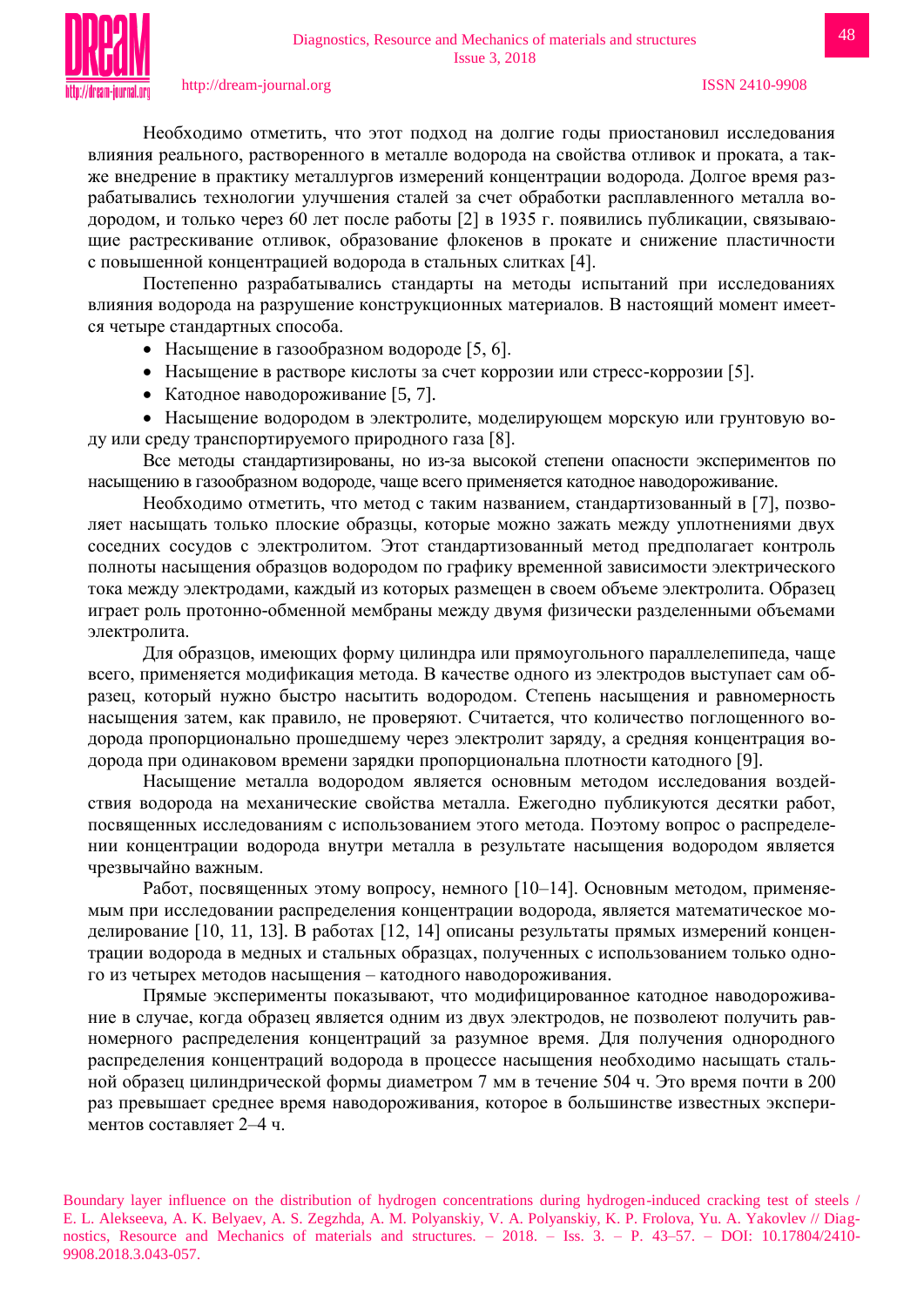В работe [15] установлено, что локальное превышение концентраций водорода всего в 2 раза приводит к разрушению материала. По этой причине объективная картина распределения концентраций водорода после насыщения играет определяющую роль в исследованиях водородной хрупкости материала. Мы провели такое исследование для второго по частоте применения метода наводороживания в электролите. Этот метод описан в стандарте [8] и помимо научных исследований широко применяется при промышленном тестировании сталей на устойчивость к водородной хрупкости.

#### **2. Описание экспериментов, оборудование и приборы**

Для насыщения образцов водородом мы использовали стандартную установку для тестирования на водородное растрескивание, полностью соответствующую [8].

Образцы выдерживались в течение 42–120 ч в деаэрированном растворе на основе дистиллированной воды 5 % по массе NaCl; 0,5 % по массе  $CH_3COOH$ . В процессе проведения теста методом барботирования через раствор продували газообразный сероводород. В рабочей камере создавали и поддерживали постояную концентрациюя сероводорода 2500 мг/л.

Время выдержки образцов в электролитическом растворе составляет согласно стандарту [8] 96 ч. Поэтому для исследования динамики процесса насыщения водородом мы изменяли времена наводороживания в диапазоне от 0,44 до 1,6 от стандартного значения. Для насыщения водородом использовали образцы двух типов: прямоугольные параллелепипеды с размерами  $20\times15\times100$  мм<sup>3</sup>, вырезанные из листа стального проката, и цилиндрические стержни диаметром 8 мм и длиной 100 мм. Призматические образцы находились в электролите в течение от 42 до 156 ч, цилиндрические образцы – в течение 96 ч. Образцы были изготовлены из листа коррозионностойкой стали 14ХГНДЦ толщиной 17 мм. Все поверхности призматических образцов обрабатывались на шлифовальном станке согласно [8] со средним отклонение профиля порядка 1 мкм. У цилиндрических образцов аналогичная чистота обработки поверхности достигалась на токарном станке.

После насыщения образца водородом и его выдержки на воздухе в течение примерно от 8 до 48 ч из каждого образца, насыщенного водородом, вырезалось по 4 образца для измерений концентрации водорода. После промывки в дистиллированной воде от раствора образцы сушили на воздухе.

Размер призматических образцов соответствовал требованиям [8]. Для измерения концентрации водорода необходимо было использовать более мелкие образцы. Поэтому исходные образцы разрезали ручной пилой на части с размерами 4×6×15 мм<sup>3</sup>. Нарезка образцов производилась вручную, для того чтобы исключить перегрев материала образцов. Из каждого исходного было вырезано по четыре образца для измерений концентрации водорода. Для исследования влияния поверхностного слоя для каждой серии из четырех мелких образцов у двух удаляли поверхностный слой толщиной 100 и 300 мкм путем ручного сухого шлифования без воды и эмульсий.

Образцы цилиндрической формы после насыщения в течение стандартного времени 96 ч нарезали на цилиндры длинной 10 мм и диаметром 8; 7,88; 7,78 и 7,58 мм. Обработка производилась на токарном станке. Вращение шпинделя производилось с малыми оборотами, чтобы исключить нагрев образцов более чем на 20–30 °С. Боковую поверхность образцов диаметром 8 мм не протачивали.

Призматические образцы после насыщения параллельно использовали для измерения параметров трещин, по методике [8]. Для этого на ленточной пиле делали поперечный разрез образцов. После шлифовки, полировки и травления поперечное сечение исследовали под оптическим микроскопом.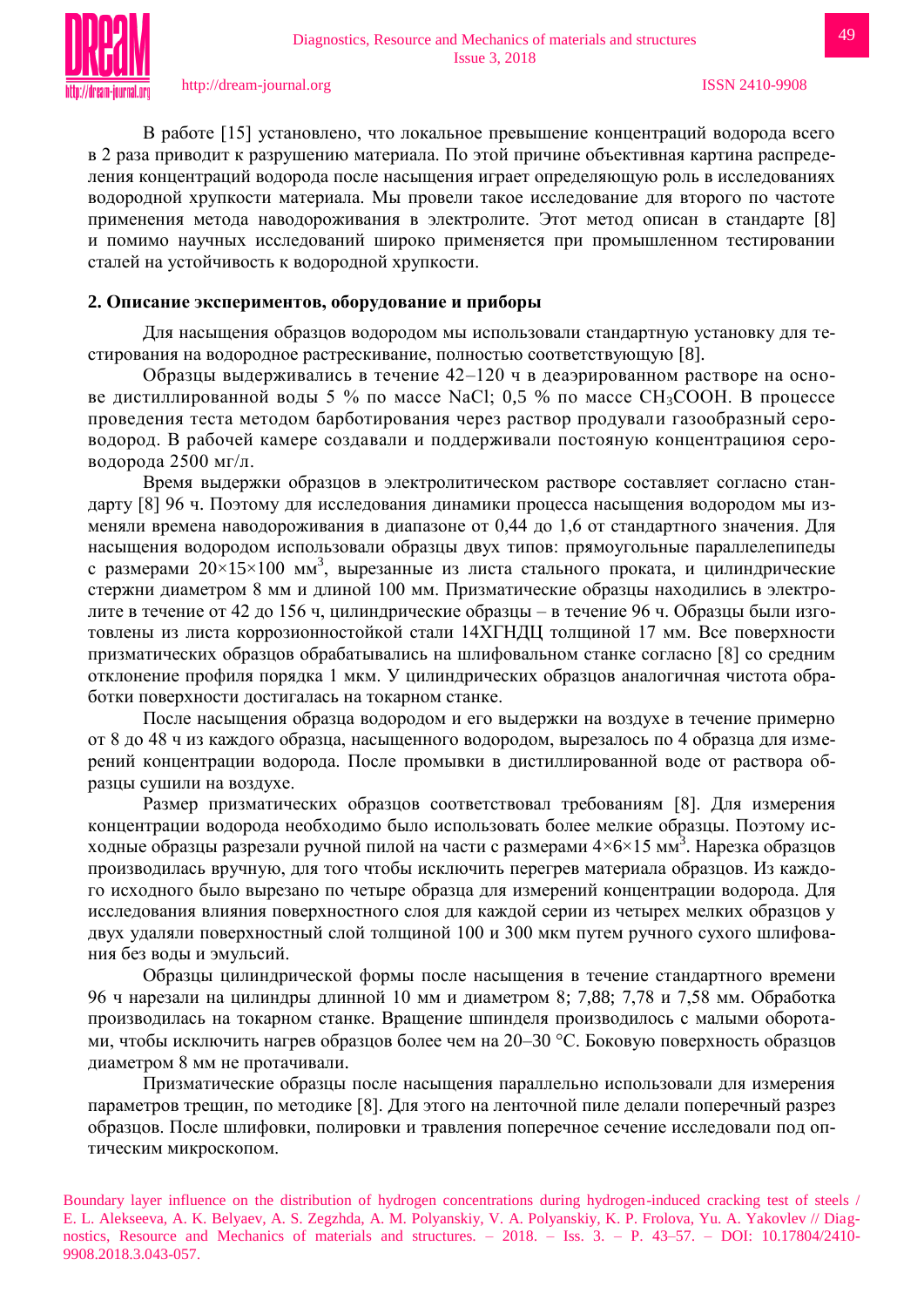

Для измерения концентрации водорода использовали промышленный анализатор водорода АВ-1. Его принцип действия основан на методе высокотемпературной вакуумэкстракции [16–19]. Измерение концентрации водорода производили при температурах экстракции 400, 600 и 800 °С. Эти точки были выбраны специально после проведения предварительных экспериментов. Выбор температуры экстракции производили по аналогии с нашей работой [17].

Ожидаемые концентрации водорода могли иметь большой разброс – от 0,2 до 20 [млн–1 ]. Поэтому калибровкуанализатора проводили по стандартным образцам, так как согласно нашим данным это самый надежный способ. Калибровочные коэффициеты вычисляли как среднее значение по результатам экстракции водорода из трех стандартных образцов с учетом погрешности аттестованного значения, указанного в паспорте. Были выбраны температуры экстракции 400 и 600 °С, так как именно эти значения температур наиболее часто приводятся в литературе как наиболее приемлемые для экстакции диффузноподвижного водорода. При анализе результатов исследований термо-дессорбционных спектров для различных марок сталей [13, 20–22] можно сделать вывод о том, что температура 400 °С является предельной для диффузинного водорода, а температура 600 °С – предельной для водорода, который иногда называют диффузно-подвижным.

Температура 800 C была выбрана для полного извлечения всего водорода. На эту тему нет единого мнения. Так, в работе [23] рекомендована температура 1000 °С. В работе [24] использована температура 550 °С. В работах [25–27] температура вакуумной экстракции составила 650–680 °С. В работе [28] выбрана температура hot vacuum extruction 500 °С, после этого образцы дополнительно дегазировали в вакууме при температуре 900 C, чтобы полностью исключить влияние сильно связанного водорода. В работе [29] отмечено, что традиционная температура для извлечения всего водорода методом вакуумной экстракции составляет 650 °С.

Эксперименты, проведенные с цилиндрическими образцами, позволили получить зависимость концентрации водорода, экстрагированного при различных температурах от толщины поверхностного слоя, удаленного с образцов, перед анализом содержания водорода. Практически для всех образцов доля диффузионного водорода в полной концентрации составляла 50 %, диффузно-подвижного – 25 % и сильно связанного – 25 %.

Цлиндрические образцы отличались друг от другпа толщиной удаленного слоя. Это позволяет вычислить распределение средней конценрации водорода по толщине образца. Диаграмма распределения концентрации водорода в зависимости от расстояния от границ слоя до поверхности представлен на рис. 1.

Проведенные исследования показывают, что стандартное насыщение водородом в течение 96 ч приводит к крайне неравномерному распределению водорода внутри образца. Фактически насыщается только тонкий поверхностный слой, имеющий толщину порядка характерного размера зерна.

Как уже отмечалось, для образцов, имеющих форму прямоугольного параллелепипеда, шлифовка поверхности образца осуществлялась вручную, поэтому построение профиля концентраций затруднено из-за значительной неточности удаления поверхностного слоя образцов.

Диаграмма распределения концентрации водорода спустя 12 ч после насыщения образца, выдержанного в коррозионном растворе в течение 72 ч, приведена на рис. 2.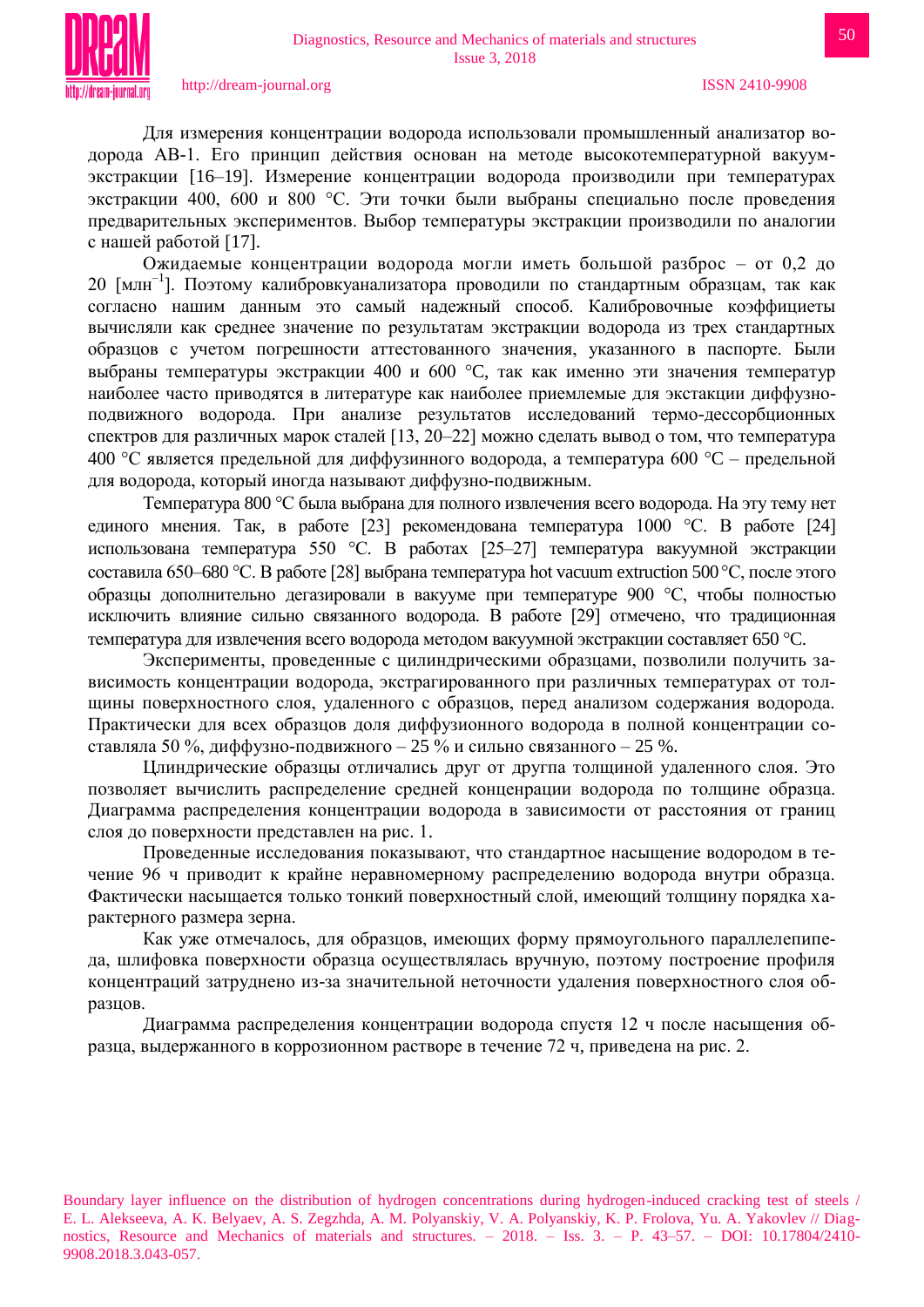Diagnostics, Resource and Mechanics of materials and structures Issue 3, 2018

http://dream-journal.org ISSN 2410-9908



Рис. 1. Расчетные средние значения полной концентрации водорода в поверхностных слоях цилиндрических образцов в зависимости от расстояния *h* от границ слоя до поверхности образца





Как и для образцов цилиндрической формы, обнаружено многократное превышение содержания водорода в пограничном, поверхностном слое по сравнению с содержанием водорода в объеме образца.

Вместе с тем, водородное растрескивание наблюдалось по всему объему призматических образцов. На рис. 3. представлены фотографии шлифов поперечного разреза образца.

Дополнительно установлено, что водород, накопленный в процессе насыщения, помимо неравномерного распределения концентраций обладает высокой подвижностью по направлению к внешней поверхности образца. Выдержка образца в вакууме в течение 4-х ч привела к 4–6-кратному уменьшению средней концентрации водорода, накопленного при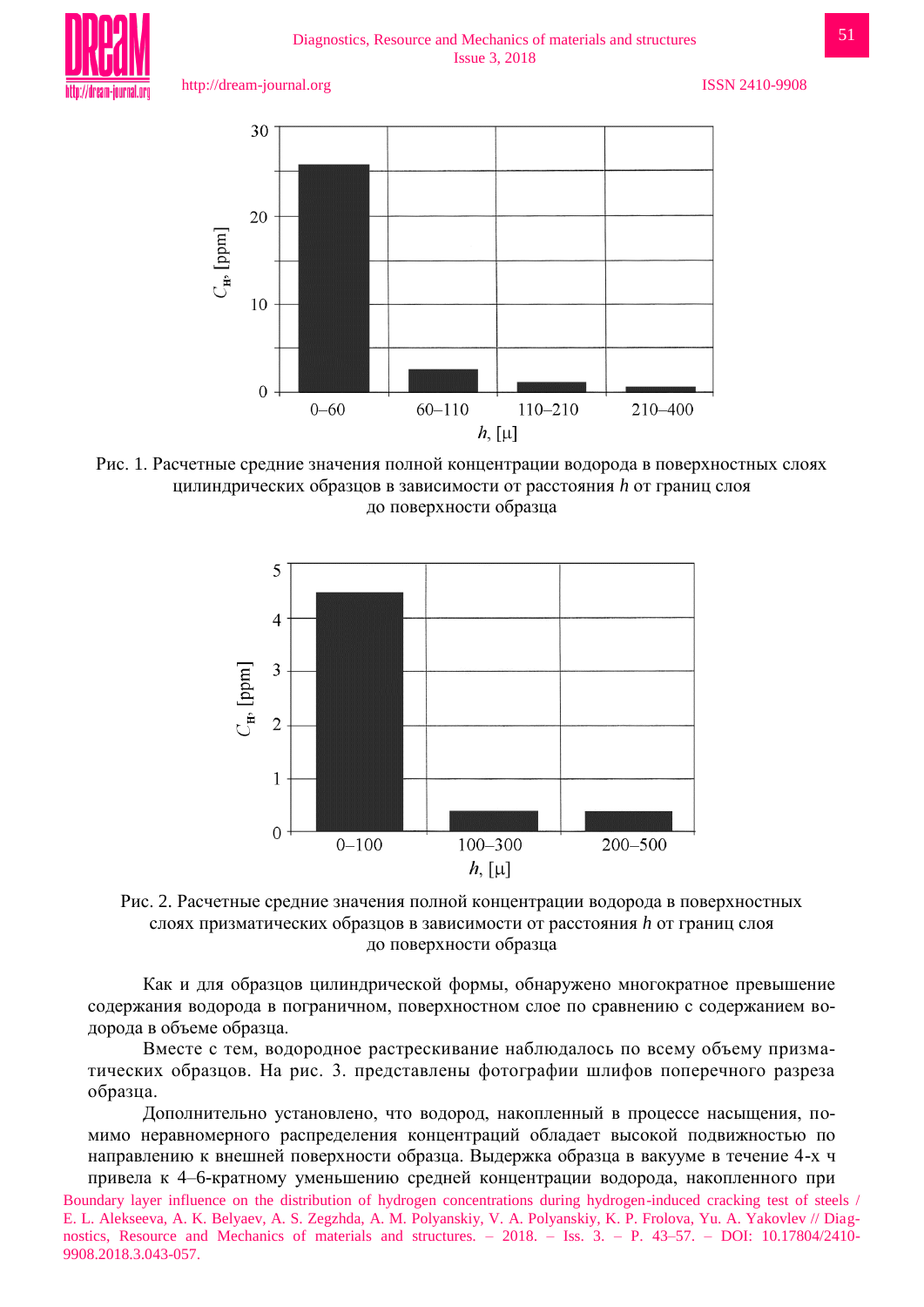

насыщении образца. Выдержка образца на воздухе в течение 20 сут приводила к практически полному удалению всего «добавочного водорода», полученного в процессе насыщения образца.

Необходимо заметить, что если время насыщения водородом превышало 72 ч, то суммарная концентрация водорода в пограничном слое стабилизируется. Наблюдался незначительный рост концентрации глубинных слоев образца, который находится в переделах разброса значений «внутренней концентрации» водорода, характерной для исходных, ненасыщенных образцов. То же самое можно сказать и о среднем значении концентрации водорода после длительной выдержки образцов на воздухе.



Рис. 3. Микрофотографии поперечного сечения образцов после насыщения водородом в течение 72 ч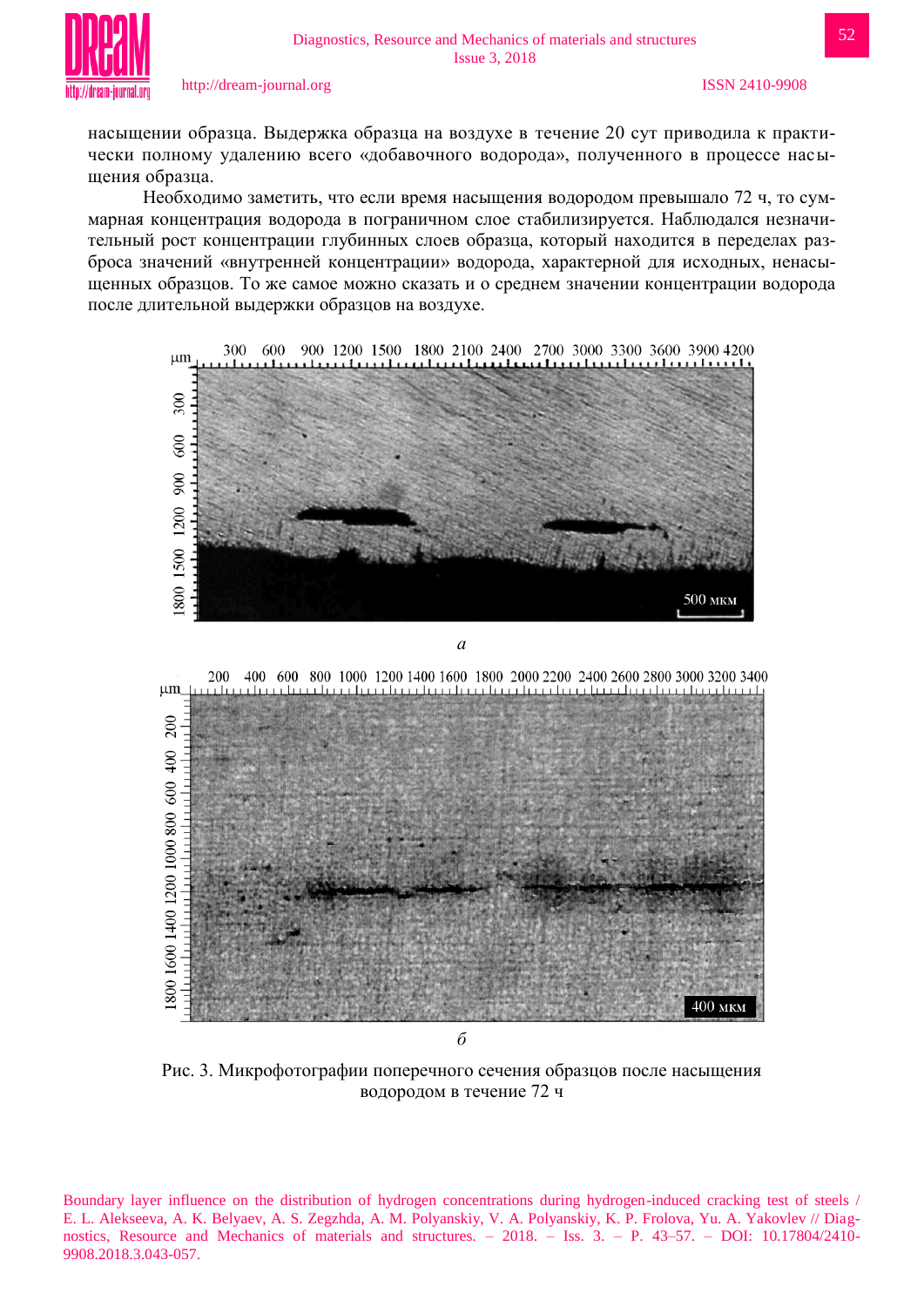

#### **3. Обсуждение результатов**

Поверхностный эффект, обнаруженный нами в процессе стандартного насыщения, по [8], не описан в известных публикациях. Но эти результаты практически полностью совпадают с результатами, поученными как расчетным, так и экспериментальным путем для cathodic hydrogen charging [10–14]. Там тоже получается очень большая концентрация водорода в поверхностном слое и низкая – внутри. Только после 500 ч насыщения удается получить равномерную концентрацию водорода, но она имеет величину порядка 20 [млн–1 ], а в большинстве известных экспериментальных работ средние концентрации водорода оцениваются как единицы  $\text{[MJIH}^{-1}]$ .

Разница заключается в том, что нам не удалось зафиксировать тенденцию к росту концентрации водорода во внутренних областях образца при увеличении времени насыщения. Вероятно, это связано с эффектом «экрана», который создает пограничный слой, насыщенный водородом. Влияние этого экрана в случае катодного наводороживания преодолевается за счет приложенной разности потенциалов, хотя и очень медленно. В нашем случае химического наводороживания проникновение водорода блокируется значительно сильнее. При разумных временах насыщения получить более равномерные распределения водорода нам не удалось. Таким образом, мы обнаружили экранирующие свойства пограничного слоя, насыщенного водородом, препятствующие проникновению «дополнительного» водорода вглубь металла.

В нашем случае насыщение водородом длилось до 152 ч, в опытах, описанных в работах [12, 14] – до 500 ч. Это на порядок (два) больше тех времен, которые используются большинством исследователей для искусственного насыщения водородом. Обычно время насыщения составляет от 2 до 20 ч. Несмотря на то, что мы и авторы [12, 14] проводили опыты с ограниченным кругом материалов, есть основания полагать, что обнаруженный нами эффект носит более общий характер, по крайней мере, это показывают результаты моделирования [10, 11, 13].

Возникает сразу несколько вопросов, требующих обсуждения.

Первый вопрос, каким образом пограничный слой, толщина которого не превышает 1 % от характерного размера образца, может оказывать такое большое влияние на механические свойства материала. Описаны случаи фактически мгновенного сброса напряжений пластически деформированных образцов, предварительно растянутых в растворе электролита при включении катодного тока [30, 31].

Опыты с образцами, испытавшими пластическую деформацию, показывают, что удаление тонкого поверхностного слоя, толщина которого имеет величину порядка 10–50 мкм, эквивалентно отжигу образца [32]. Развитие трещин при пластическом течении происходит, как правило, в поверхностном слое. Все эти факты говорят о том, что повреждение или ослабление поверхностного слоя играют ведущую роль в развитии трещин, в снижении предела текучести и предела прочности металлов.

Наличие одновременно большого влияния поверхностного слоя на механические свойства металлических образцов при пластической деформации и эффекта быстрого и сильного насыщения пограничного слоя водородом позволяет объяснить сильное и быстрое влияние столь малых средних значений концентраций водорода в образце на механические свойства металлов. Например, буквально через несколько секунд после включения катодного тока в проволоке происходит сброс нагрузки [30, 31], но только в случае, если напряжения находятся в области пластических деформаций.

Вторая проблема заключается в том, что в наших опытах изменение структуры металла, образование трещин и микротрещин наблюдаются по всему сечению образца, а значение средней концентрации водорода внутри образца фактически не отличается от значения концентрации водорода в образце до его насыщения. Эта проблема требует дополнительных ис-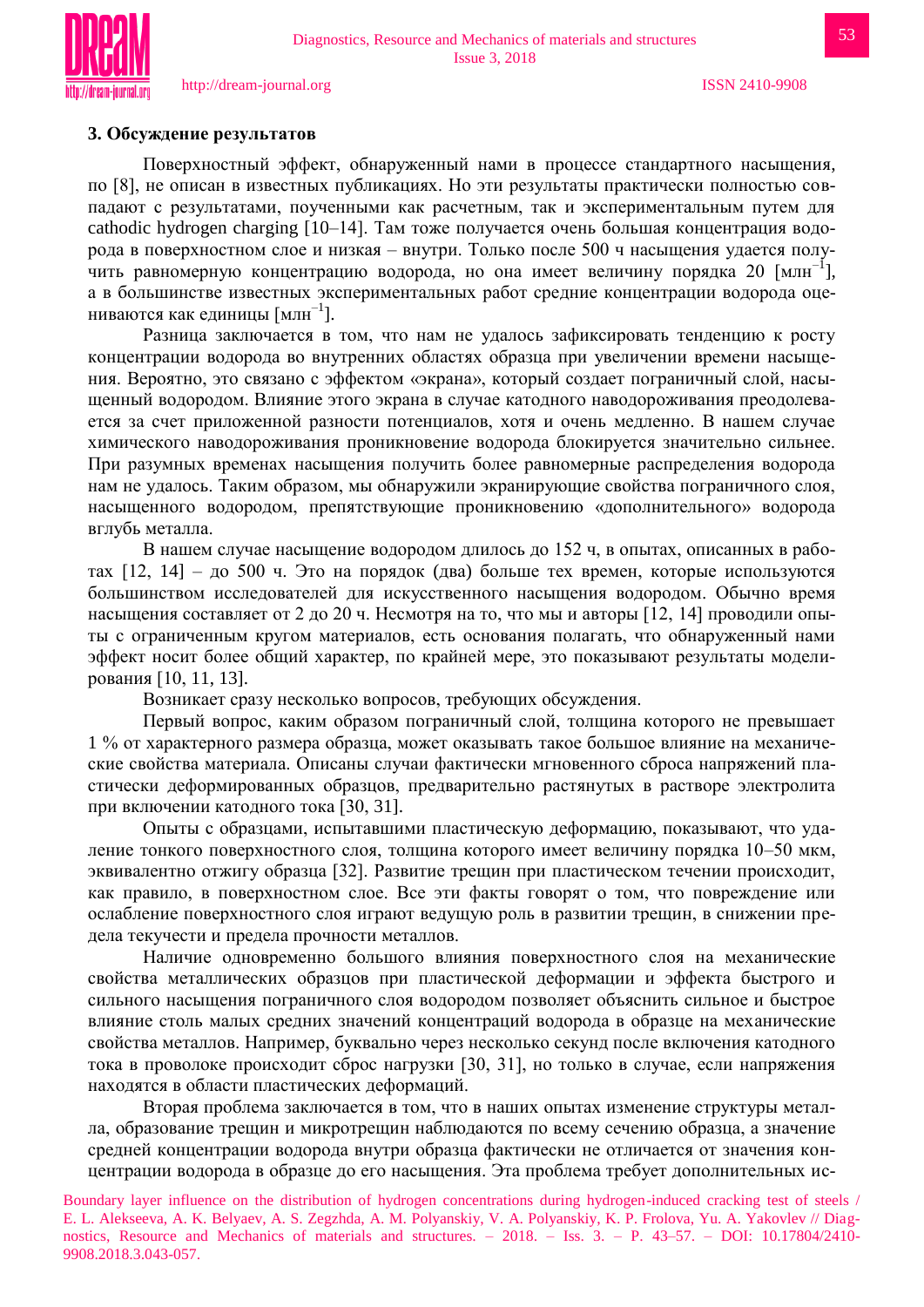

следований. С одной стороны, диффузия атомарного водорода по междоузлиям, которая считается основным механизмом распространения водорода внутри сталей [33], не должна приводить к полному удалению водорода из монокристаллических зерен, так как это противоречит законам диффузии. Захват и перемещение водорода дислокациями [34, 35], который также рассматривается в качестве наиболее вероятного механизма транспорта водорода, также не объясняет наблюдаемых явлений. Дислокации будут захватывать водород из трещин не менее интенсивно, чем из пограничного слоя и распределение концентраций в этом случае должно быть более равномерным.

Получается парадоксальный результат, когда в двух сообщающихся сосудах (в пограничном слое и во внутренних трещинах) водород есть, а в каналах транспорта водорода между ними (поверхности зерен, дислокации, междоузлия кристаллической решетки, вакансии кристаллической структуры и другие общеизвестные ловушки водорода) – нет.

Таким образом, измеренное распределение концентрации водорода противоречит структурным изменениям, наблюдаемым в опытах. Вместе с тем результат не является абсолютно новым, в работе [36] описана аналогичная ситуация. Если насыщать водородом исходные образцы и образцы с предварительным нагружением, то прочность образцов с предварительным нагружением падает быстрее, чем у исходных, а концентрация водорода в предварительно нагруженных образцах после насыщения оказывается меньше, чем в исходных.

Важным фактором является убыль концентрации водорода в образце со временем после его зарядки водородом. По нашим данным скорость убывания «избыточной» концентрации, возникшей в результате насыщения, сильно зависит от внешнего давления. В вакууме скорость уменьшения концентрации водорода была на порядок выше, чем на воздухе.

Концентрация водорода в атмосфере практически равна нулю. Существенная разница в скорости дегазации образца в вакууме и в атмосфере может говорить о том, что водород в молекулярной форме заполняет объем трещин, поэтому уменьшение внешнего давления приводит к дегазации по механизму откачки газообразного водорода из объема, а не по механизму диффузии.

Здесь возникает еще одна проблема, связанная с механизмом накопления молекулярного водорода внутри трещин. Образование трещин требует вложения большой удельной энергии. В случае, когда водород диффундирует в атомарном состоянии, эту энергию можно взять за счет адсорбции атомов водорода на стенках зародышевой трещины. Но в этом случае мы должны фиксировать повышенное значение концентрации водорода внутри образца, так как диффузия – процесс медленный и требующий поступления извне достаточно большой энергии активации диффузии. Однако повышения концентрации внутри образца не наблюдается, что требует дополнительного исследования, тем более, что аналогичные результаты были уже получены ранее. В работах [36, 37] отмечено, что нет определенной связи между концентрацией водорода после насыщения и механическими свойствами. В работе [38] отмечено, что недельная выдержка стальных образцов на воздухе после электролитического насыщения водородом приводит к восстановлению пластичности металла.

В работе [39] отмечено, что неравномерность насыщения водородом является большой проблемой при проведении исследований.

Искусственное насыщение водородом широко используют при исследованиях. Водородная хрупкость и другие эффекты, связанные с водородом, часто встречаются в практике. Непонятно, как связано влияние обнаруженного нами эффекта с реальным накоплением водорода и развитием водородной хрупкости, например, при транспортировке газа по газопроводу. Для этого требуется исследовать реальные образцы из газопровода.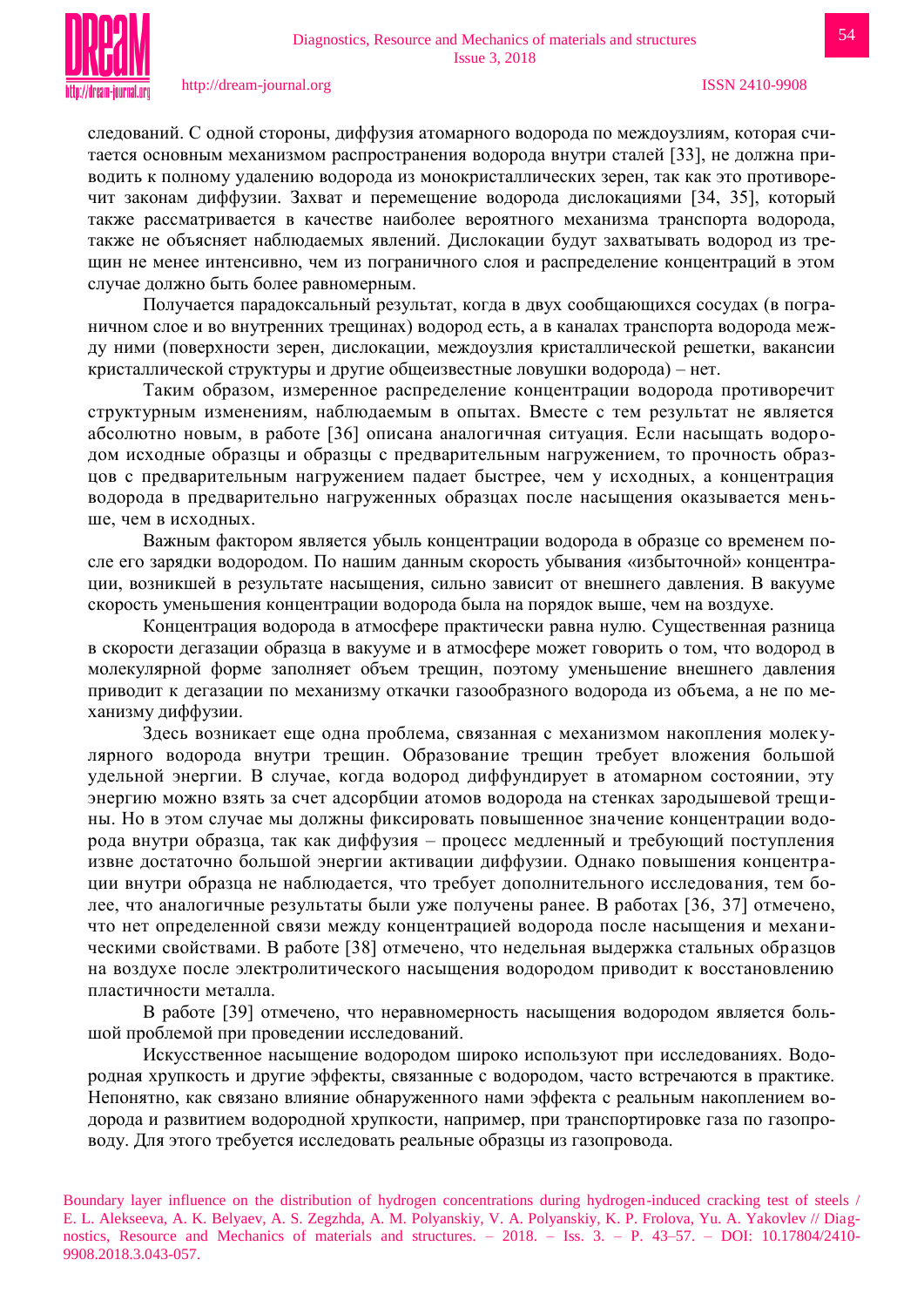Таким образом, реально наблюдаемое медленное накопление водорода может происходить совершенно по другому механизму, чем механизм, использованный при моделировании. Обнаруженный нами эффект существенным образом влияет на соответствие механизмов влияния водорода в случаях модельного и реального накопления внутри металлов. Это позволяет поставить под вопрос многие методы испытаний, в которых поверхностные слои металла удаляются, например катодное наводороживание, по стандарту [7].

## **4. Заключение**

Экспериментально обнаружен эффект образования особого тонкого пограничного слоя у поверхности образцов при насыщении их водородом в растворе электролита. Концентрация водорода в этом слое в несколько раз превосходит среднюю концентрацию в объеме образцов. Этот результат совпадает с аналогичными результатами, полученными в процессе катодного наводороживания [12, 14].

Помимо большой неоднородности распределения концентрации водорода по глубине образца зафиксирована быстрая дегазация водорода из образцов при их выдержке на воздухе и в вакууме.

Полученные результаты показывают, что делать выводы по результатам механических испытаний образцов, подвергнутых искусственному насыщению водородом, нужно с большой осторожностью, контролируя распределение концентраций водорода путем прямых измерений. Применение расчетного способа может приводить к очень большим ошибкам, так как водород в поверхностном слое создает экран. Этот экран в случае насыщения водородом в растворе электролита препятствует дальнейшему поступлению водорода и его диффузии внутрь образца.

Большинство результатов испытаний, полученных при насыщении водородом в течение времени менее чем 100 ч, можно отнести к чисто поверхностным эффектам.

# **Благодарность**

*Исследование выполнено при поддержке РФФИ, проекты 17-08-00783, 18-08-00201 и 18-31-00329.*

## **Литература**

1. Hadfield R. The occlusion of gases by metals. A general discussion. Introductory address // Transactions of the Faraday Society. – 1919. – Vol. 14. – P. 173–191.

2. Johnson W. H. On some remarkable changes produced in iron and steel by the action of hydrogen and acids // Proceedings of the Royal Society of London. – 1874. – Vol. 23, no. 156–163. – P. 168–179.

3. Andrew J. H. The embrittling of iron by caustic soda // Transactions of the Faraday Society. – 1914. – Vol. 9. – P. 316–329.

4. Keiichi O. On the importancy of hydrogen-brittleness as a defect in steel qualities // Tetsu-to-Hagane. – 1938. – Vol. 24, no. 11. – P. 1005–1013. – DOI: 10.2355/tetsutohagane1915.24.11\_1005.

5. BS ISO 16573. Steel. Measurement method for the evaluation of hydrogen embrittlement resistance of high strength steels. – 2015.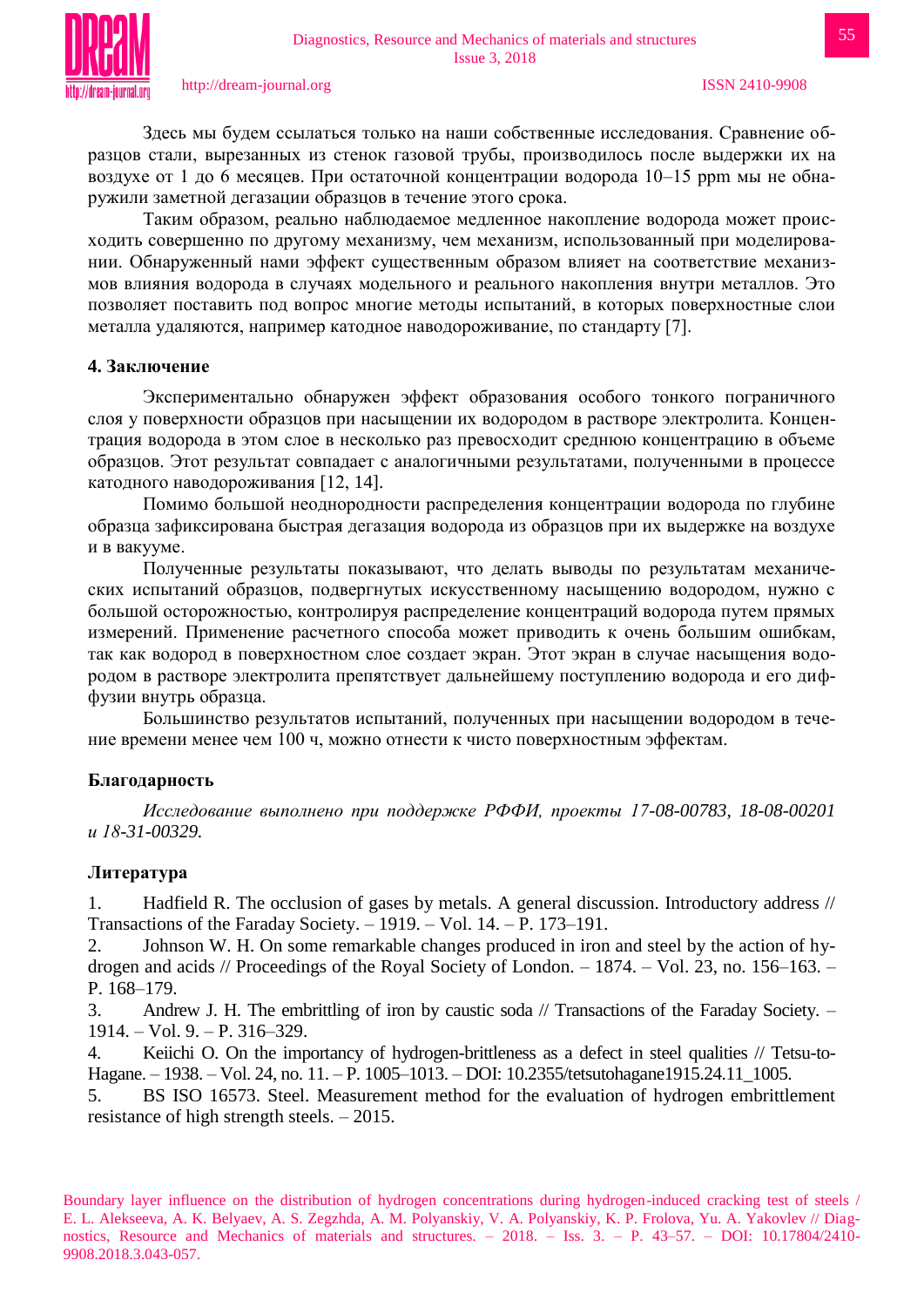

6. ISO 11114-4. Transportable gas cylinders compatibility of cylinder and valve materials with gas contents. Test methods for selecting metallic materials resistant to hydrogen embrittlement –  $2005. - P. 4.$ 

7. ISO 17081. Method of measurement of hydrogen permeation and determination of hydrogen uptake and transport in metals by an electrochemical technique. – 2014.

8. ANSI/NACE TM 0284. Evaluation of Pipeline and Pressure Vessel Steel for Resistance to hydrogen-Induced Crack. – 2016. – No. 21215.

9. Akiyama E., Li S. Electrochemical hydrogen permeation tests under galvanostatic hydrogen charging conditions conventionally used for hydrogen embrittlement study // Corrosion Reviews. – 2016. – Vol. 34, iss. 1–2. – P. 103–112. – DOI: 10.1515/corrrev-2015-0049.

10. Effect of surface hydrogen concentration on hydrogen embrittlement properties of stainless steels and Ni based alloys / T. Omura, J. Nakamura, H. Hirata, K. Jotoku, M. Ueyama, T. Osuki, M. Terunuma // ISIJ International – 2016. – Vol. 56, no. 3. – P. 405–412. – DOI: 10.2355/isijinternational.ISIJINT-2015-268.

11. Hadam U., Zakroczymski T. Absorption of hydrogen in tensile strained iron and high-carbon steel studied by electrochemical permeation and desorption techniques // International Journal of Hydrogen Energy. – 2009. – Vol. 34, no. 5. – P. 2449–2459. – DOI: 10.1016/j.ijhydene.2008.12.088.

12. Martinsson A., Sandstrцm R. Hydrogen depth prole in phosphorus-doped, oxygen – free copper after cathodic charging // Journal of Materials Science. – 2012. – Vol. 47, no. 19. – P. 6768–6776. – DOI: 10.1007/s10853-012-6592-y.

13. Hydrogen solubility and diffusion in austenitic stainless steels studied with thermal desorption spectroscopy / Y. Yagodzinskyy, O. Todoshchenko, S. Papula, H. Hдnninen // Steel research international. – 2011. – Vol. 82, no. 1. – P. 20–25. – DOI: 10.1002/srin.201000227.

14. Charging, degassing and distribution of hydrogen in cast iron / R. Wu, J. Ahlstrцm, H. Magnusson, K. Frisk, A. Martinsson // Swerea KIMAB. – 2015. – Vol. 1, no. 14. – P. 1–41.

15. New Metrological Support for Measurements of the Concentration of Hydrogen in Solid Samples / L. A. Konopel'ko, A. M. Polyanskii, V. A. Polyanskii, Yu. A. Yakovlev // Measurement Techniques. – 2018. – Vol. 60, no. 12. – P. 1222–1227. – DOI: 10.1007/s11018-018-1343-3.

16. Konar J., Banerjee N. G. Vacuum heating hydrogen determination in aluminium and aluminium alloys // NML Technical Journal. – 1974. – Vol. 16, no. 1–2. – P. 18–19.

17. Multichannel diffusion vs TDS model on example of energy spectra of bound hydrogen in 34CrNiMo6 steel after a typical heat treatment / A. K. Belyaev, A. M. Polyanskiy, V. A. Polyanskiy, Ch. Sommitsch, Yu. A. Yakovlev. // International Journal of Hydrogen Energy. – 2016. – Vol. 41, no. 20. – P. 8627–8634. – DOI: 10.1016/j.ijhydene.2016.03.198.

18. Polyanskiy A. M., Polyanskiy V. A., Yakovlev Yu. A. Experimental determination of parameters of multichannel hydrogen diffusion in solid probe // International Journal of Hydrogen Energy. – 2014. – Vol. 39, no. 30. – P. 17381–17390. – DOI: 10.1016/j.ijhydene.2014.07.080.

19. Application of multichannel diusion model to analysis of hydrogen measurements in solid / D. Yu. Andronov, D. G. Arseniev, A. M. Polyanskiy, V. A. Polyanskiy, Yu. A. Yakovlev // International Journal of Hydrogen Energy. – 2017. – Vol. 42, no. 1. – P. 699–710. – DOI: 10.1016/j.ijhydene.2016.10.126.

20. Effect of deformation on hydrogen trapping and effusion in trip-assisted steel / J. H. Ryu, Y. S. Chun, C. S. Lee, H. K. D. H. Bhadeshia, D. W. Suh // Acta Materialia. – 2012. – Vol. 60, no. 10. – P. 4085–4092. – DOI: 10.1016/j.actamat.2012.04.010.

21. Choo W. Y., Lee J. Y. Thermal analysis of trapped hydrogen in pure iron // Metallurgical Transactions A. – 1982. – Vol. 13, no. 1. – P. 135–140. – DOI: 10.1007/BF02642424

22. Ramunni V. P., De Paiva Coelho T., De Miranda P. E. V. Interaction of hydrogen with the microstructure of low-carbon steel // Materials Science and Engineering: A. – 2006. – Vol. 435. – P. 504–514. – DOI: 10.1016/j.msea.2006.07.089.

Boundary layer influence on the distribution of hydrogen concentrations during hydrogen-induced cracking test of steels / E. L. Alekseeva, A. K. Belyaev, A. S. Zegzhda, A. M. Polyanskiy, V. A. Polyanskiy, K. P. Frolova, Yu. A. Yakovlev // Diagnostics, Resource and Mechanics of materials and structures. – 2018. – Iss. 3. – P. 43–57. – DOI: 10.17804/2410- 9908.2018.3.043-057.